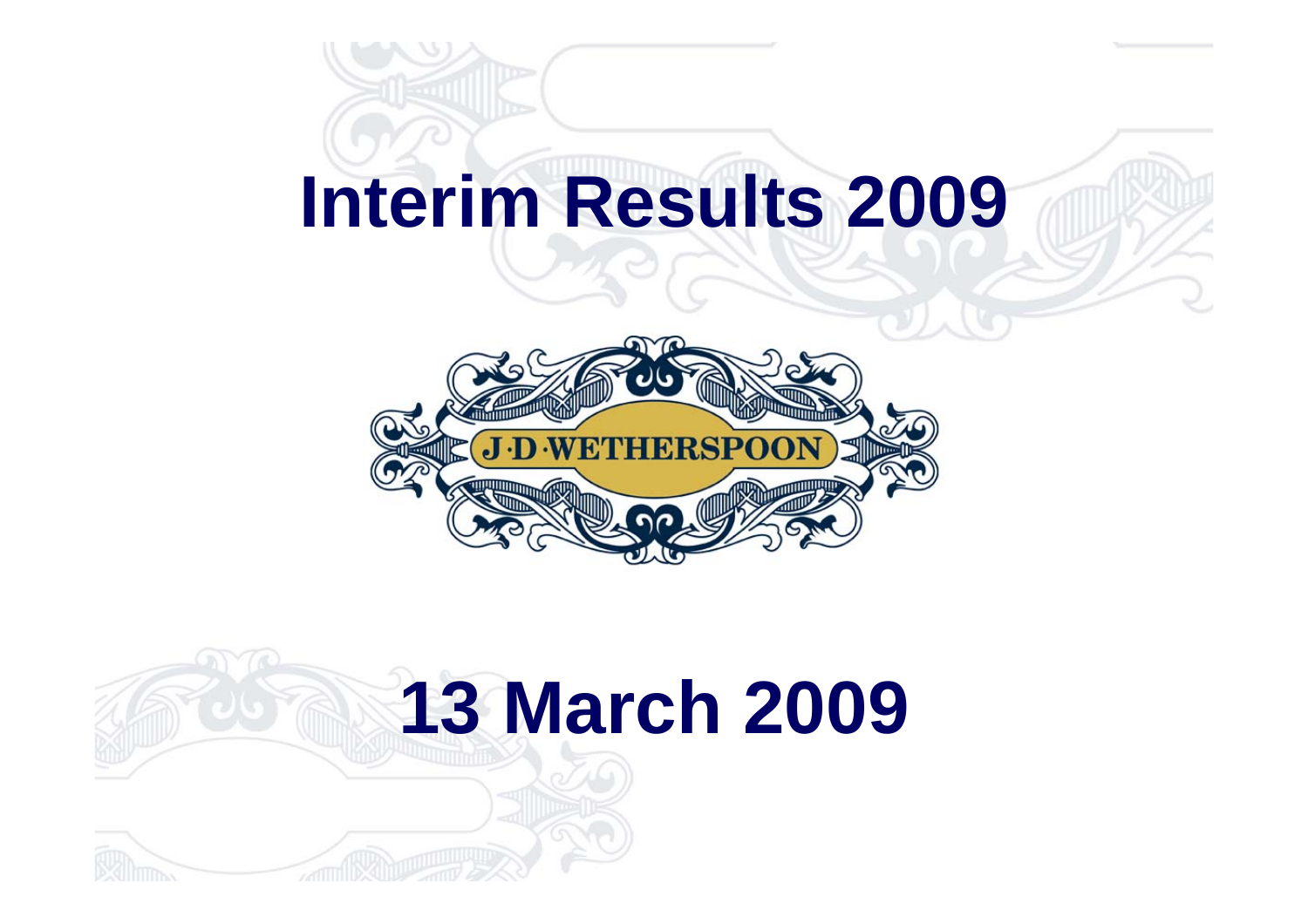### Highlights – Six Months to 25 January 2009

#### **Financial Highlights Reported Results**

| Revenue £468.7m (2008: £440.2m)                                  | $+6.5%$  |
|------------------------------------------------------------------|----------|
| Like-for-like sales                                              | $+1.9%$  |
| Operating profit before exceptional items £46.8m (2008: £46.2m)  | $+1.3%$  |
| Operating profit after exceptional items £42.3m (2008: £44.4m)   | $-4.7%$  |
| Operating margin before exceptional items 10.0% (2008: 10.5%)    | $-0.5%$  |
| Operating margin after exceptional items 9.0% (2008: 10.1%)      | $-1.1%$  |
| Profit before tax before exceptional items £30.8m (2008: £30.2m) | $+2.0%$  |
| Profit before tax after exceptional items £25.6m (2008: £28.5m)  | $-10.2%$ |
| Earnings per share before exceptional items 16.0p (2008: 13.9p)  | $+15.1%$ |
| Earnings per share after exceptional items 12.5p (2008: 12.9p)   | $-3.1%$  |
| Free cash flow per share 28.2p (2008: 11.3p)                     | $+150%$  |
|                                                                  |          |

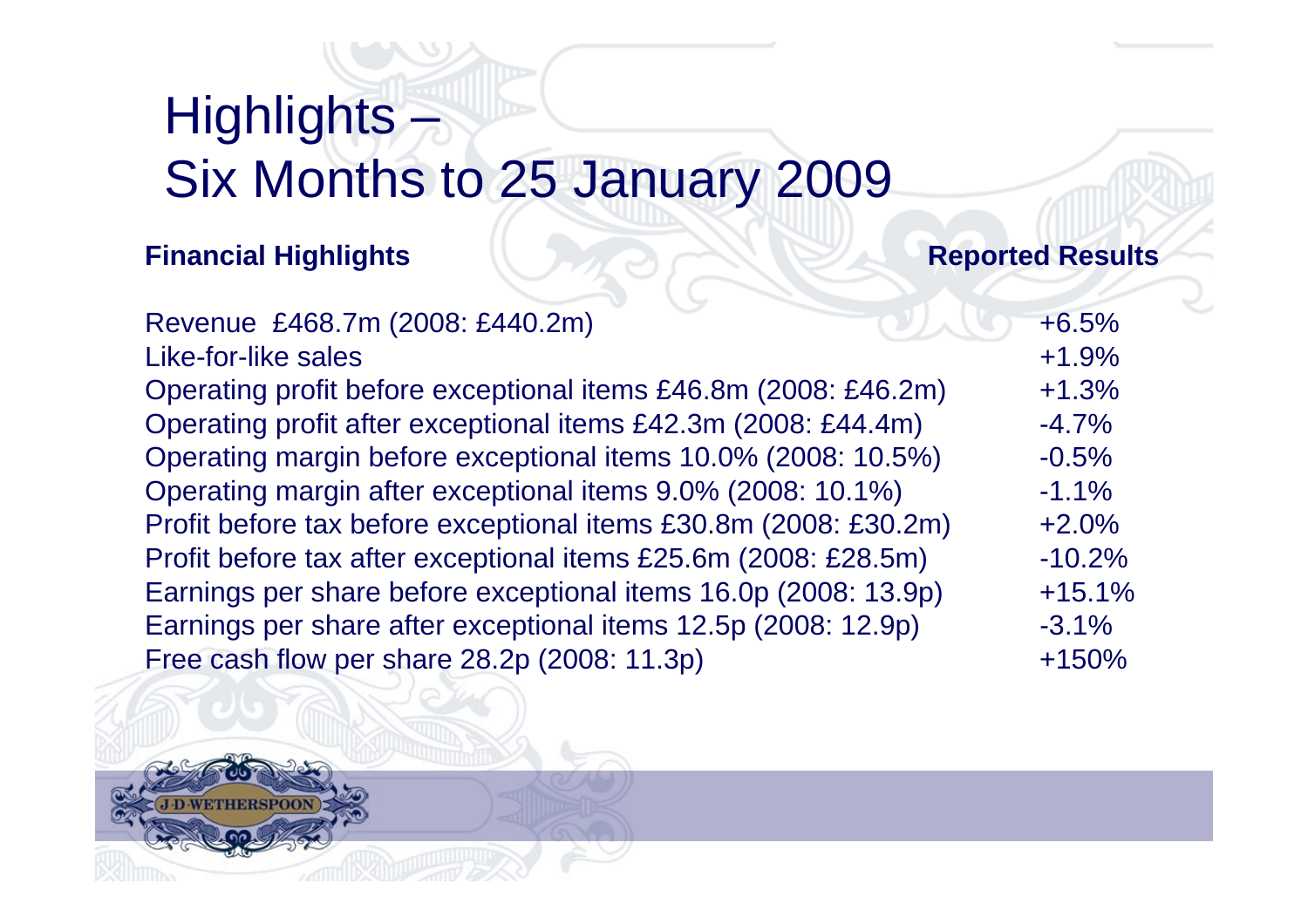#### Average Sales Per Pub Week (including VAT)



Sales resilient despite challenging times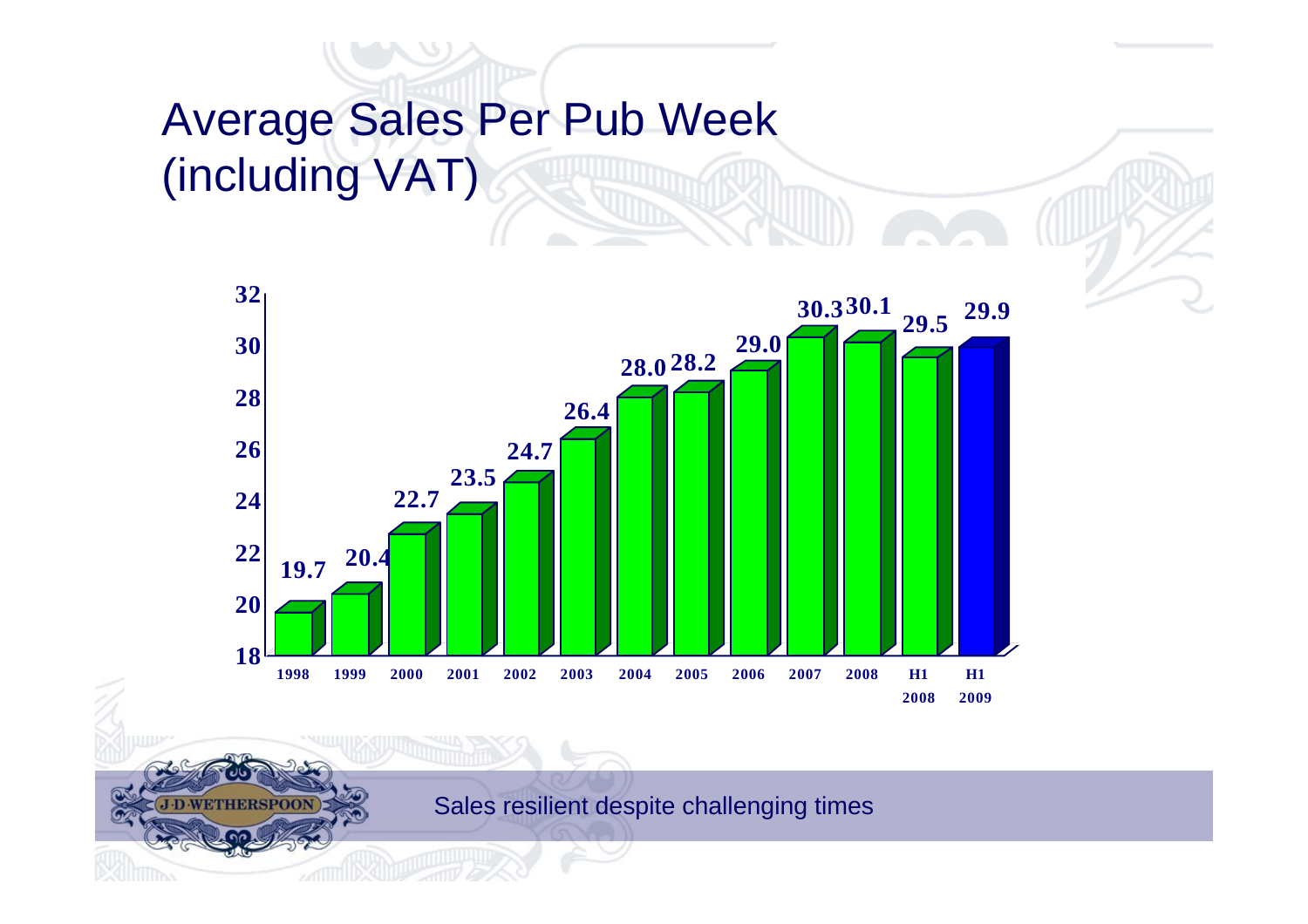### Like for Like Sales/Profits

| $\frac{1}{2}$                | H <sub>1</sub><br>2009 | FY<br>2008 | FY<br>2007 | FY<br>2006 | FY<br>2005 |
|------------------------------|------------------------|------------|------------|------------|------------|
| <b>Bar</b>                   | 2.7                    | (4.3)      | 3.3        | 2.2        | (1.4)      |
| Food                         | 2.0                    | 7.9        | 12.6       | 3.6        | 2.1        |
| <b>Machine</b>               | (7.9)                  | (5.8)      | 2.7        | (1.4)      | (2.4)      |
| <b>Total</b><br><b>sales</b> | 1.9                    | (1.1)      | 5.6        | 2.0        | (0.6)      |
| LFL<br><b>Profits</b>        | (4.0)                  | (6.6)      | 7.0        | 5.9        | (4.0)      |

Bar sales back into positive growth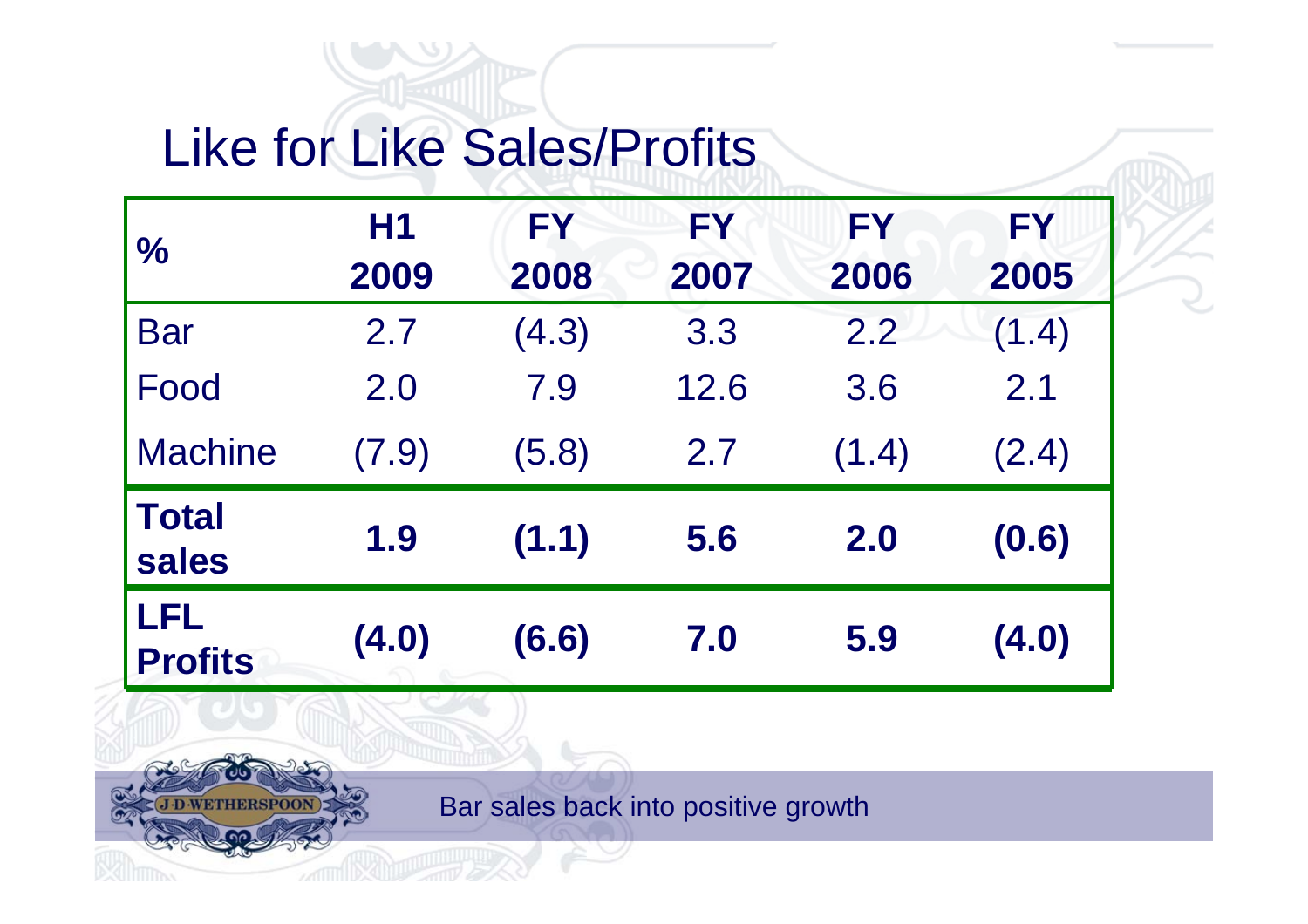### Operating Margin

- Gross margin broadly unchanged, helped by positive bar mix effect, offsetting food cost growth.
- **Staffing Costs** 
	- Higher wage rates offset by manning efficiencies.
- **Operating costs** 
	- Repairs cash spend consistent year on year.
	- Utilities higher following new contract on 1st October. Consumption savings now running at 13%.
- Head office
	- Costs are 3.9% of sales compared to 4% for the whole of last year.
- Depreciation lower due to older assets coming to the end of their depreciation life cycle
	- Exceptional items include property disposals and litigation costs.

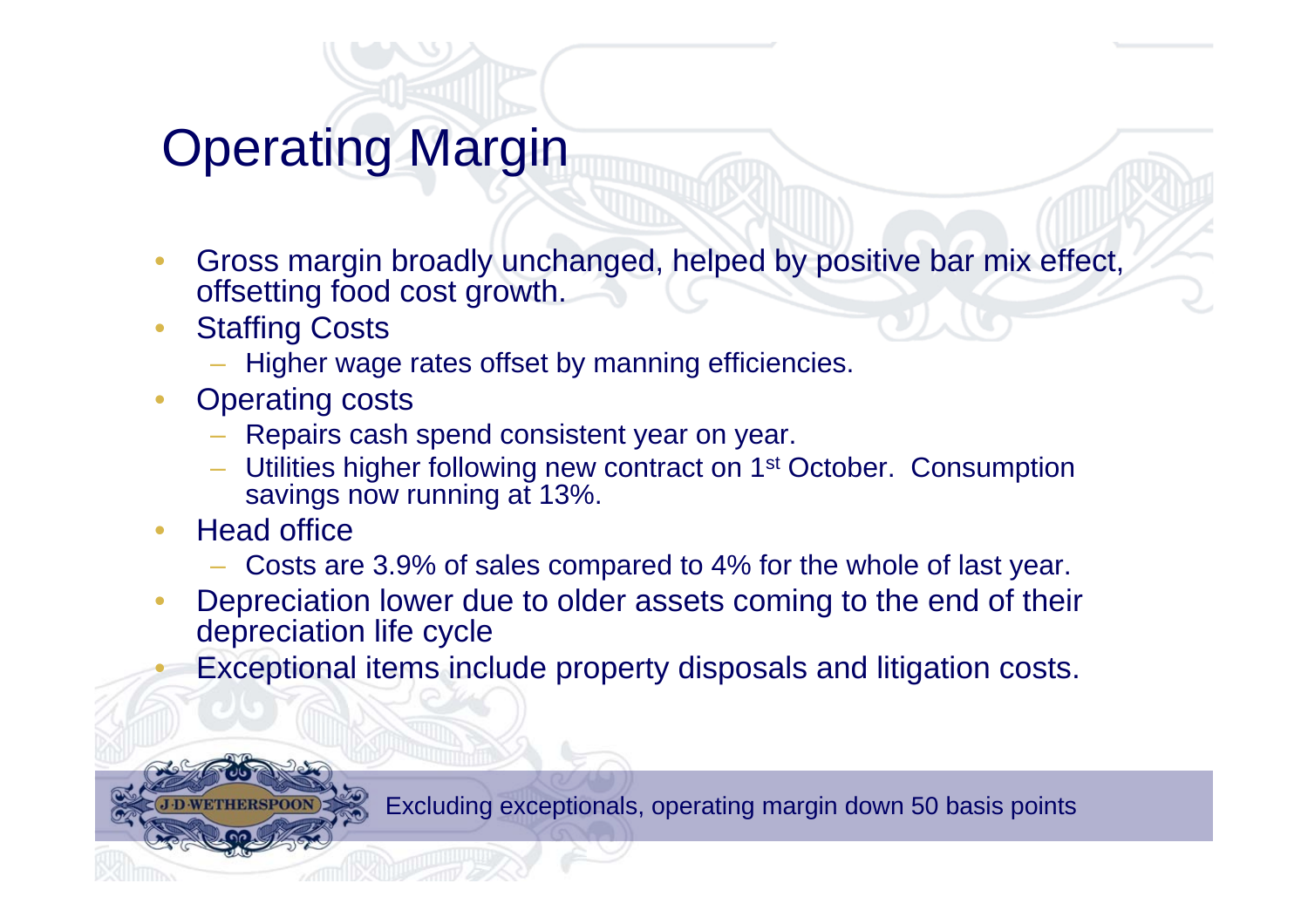### Operating Margin - Summary

|                             | <b>H1</b><br>2009<br>£000 | <b>H1</b><br>2009<br>% of Sales | <b>H1</b><br>2008<br>£000 | H <sub>1</sub><br>2008<br>% of Sales | <b>FY</b><br>2008<br>% of Sales |
|-----------------------------|---------------------------|---------------------------------|---------------------------|--------------------------------------|---------------------------------|
| <b>Turnover</b>             | 468,718                   |                                 | 440,166                   |                                      |                                 |
| <b>Pub Operating Profit</b> | 88,541                    | 18.9                            | 86,846                    | 19.7                                 | 19.2                            |
| <b>Head Office Costs</b>    | (18, 370)                 | (3.9)                           | (16, 357)                 | (3.7)                                | (4.0)                           |
| <b>Share Incentive Plan</b> | (1, 246)                  | (0.3)                           | (1, 310)                  | (0.3)                                | (0.3)                           |
| <b>Depreciation</b>         | (22, 192)                 | (4.7)                           | (22, 994)                 | (5.2)                                | (5.0)                           |
| Litigation                  | (1, 398)                  | (0.3)                           | (327)                     | (0.1)                                | (0.1)                           |
| Redundancy                  |                           |                                 | (921)                     | (0.2)                                | (0.1)                           |
| (Loss)/Gain on disposal     | (1, 122)                  | (0.3)                           | (127)                     | (0.0)                                | (0.0)                           |
| Impairment provision        | (147)                     | (0.0)                           |                           |                                      |                                 |
| <b>Aborted properties</b>   | (1,774)                   | (0.4)                           | (386)                     | (0.1)                                | (0.1)                           |
| <b>Operating Profit</b>     | 42,292                    | 9.0                             | 44,424                    | 10.1                                 | 9.6                             |

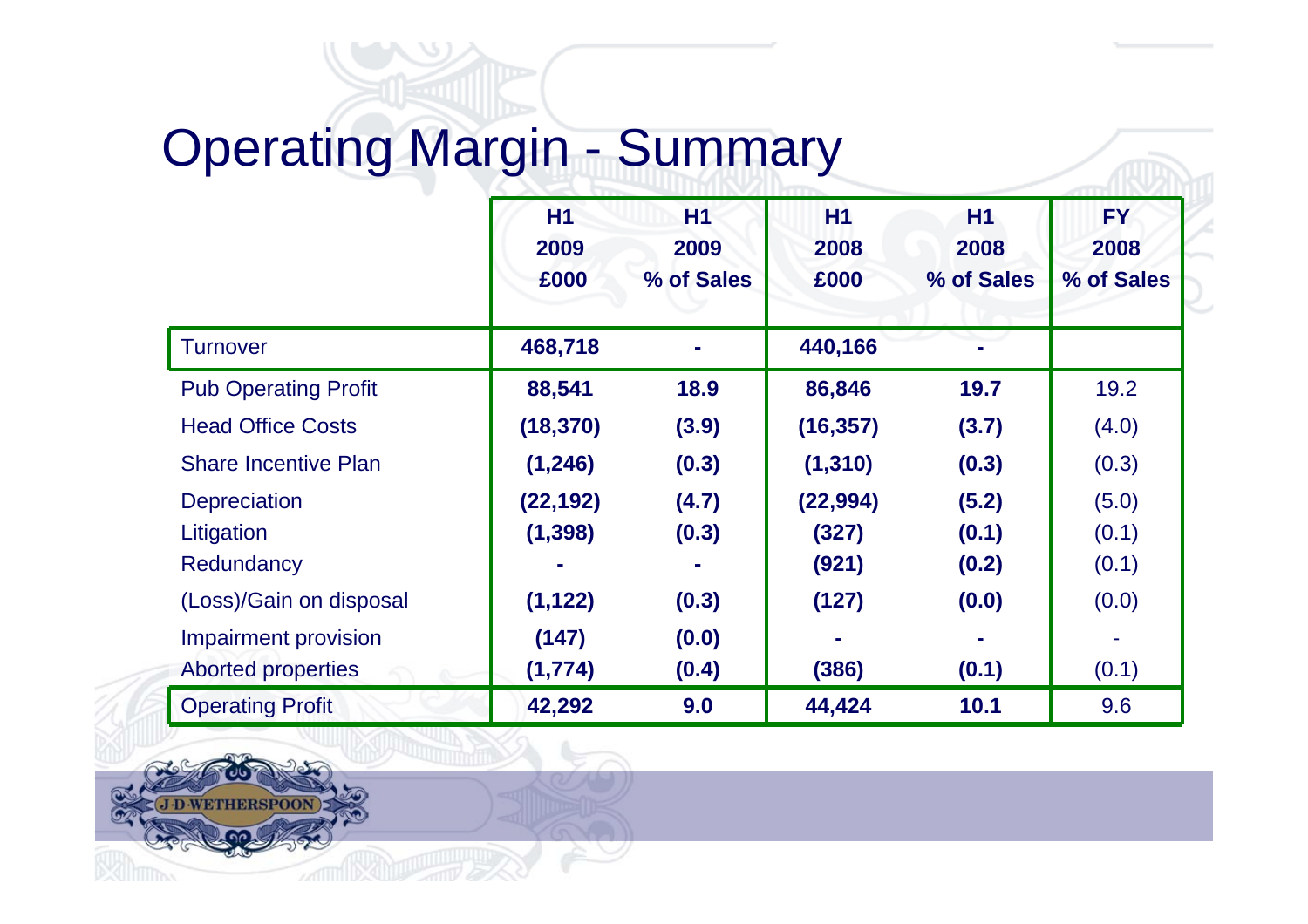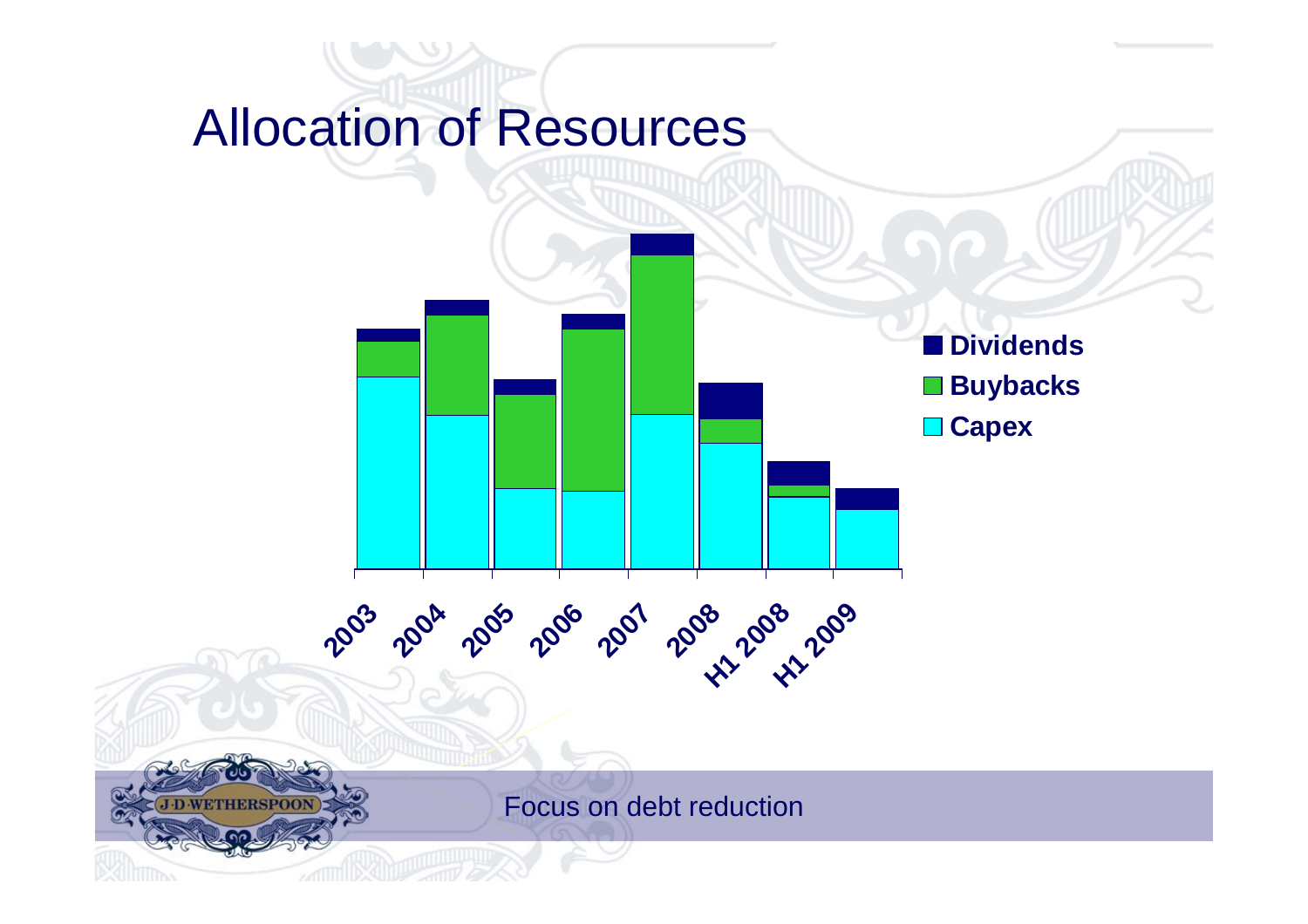Movement in Net Borrowings

- Free cash flow increases to £39.2m (6 months to January 2008: £16.1m).
- Overall decrease in net borrowings of £4.4m from year end (6 months to January 2008 : increase of £28.7m) a favourable movement of £33.1m compared to the same period last year (see Appendix E).

• Total net borrowings £435.2m (January 2008: £462.5m)

£95m free cash flow in last 12 months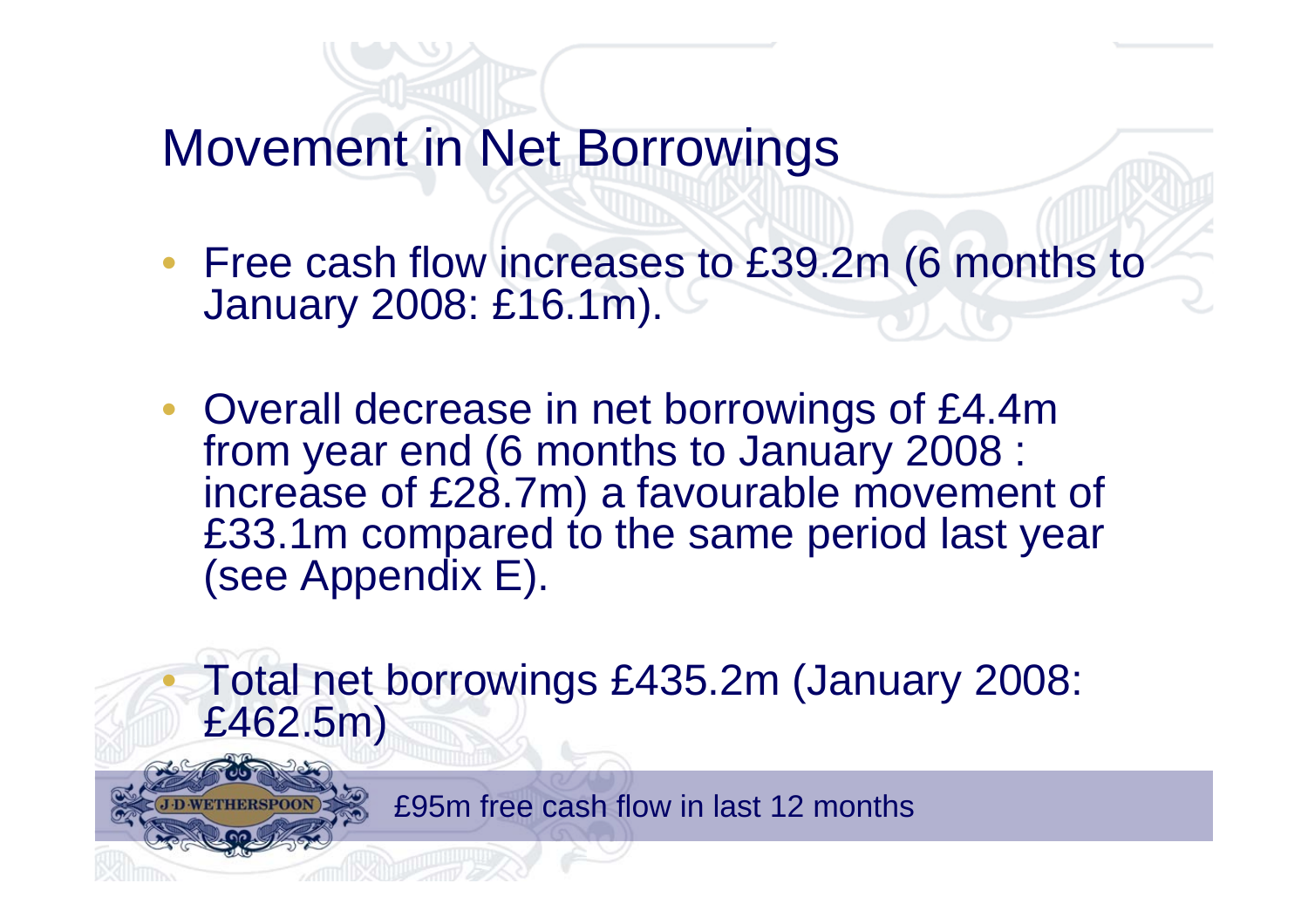



Significant reduction in net debt/EBITDA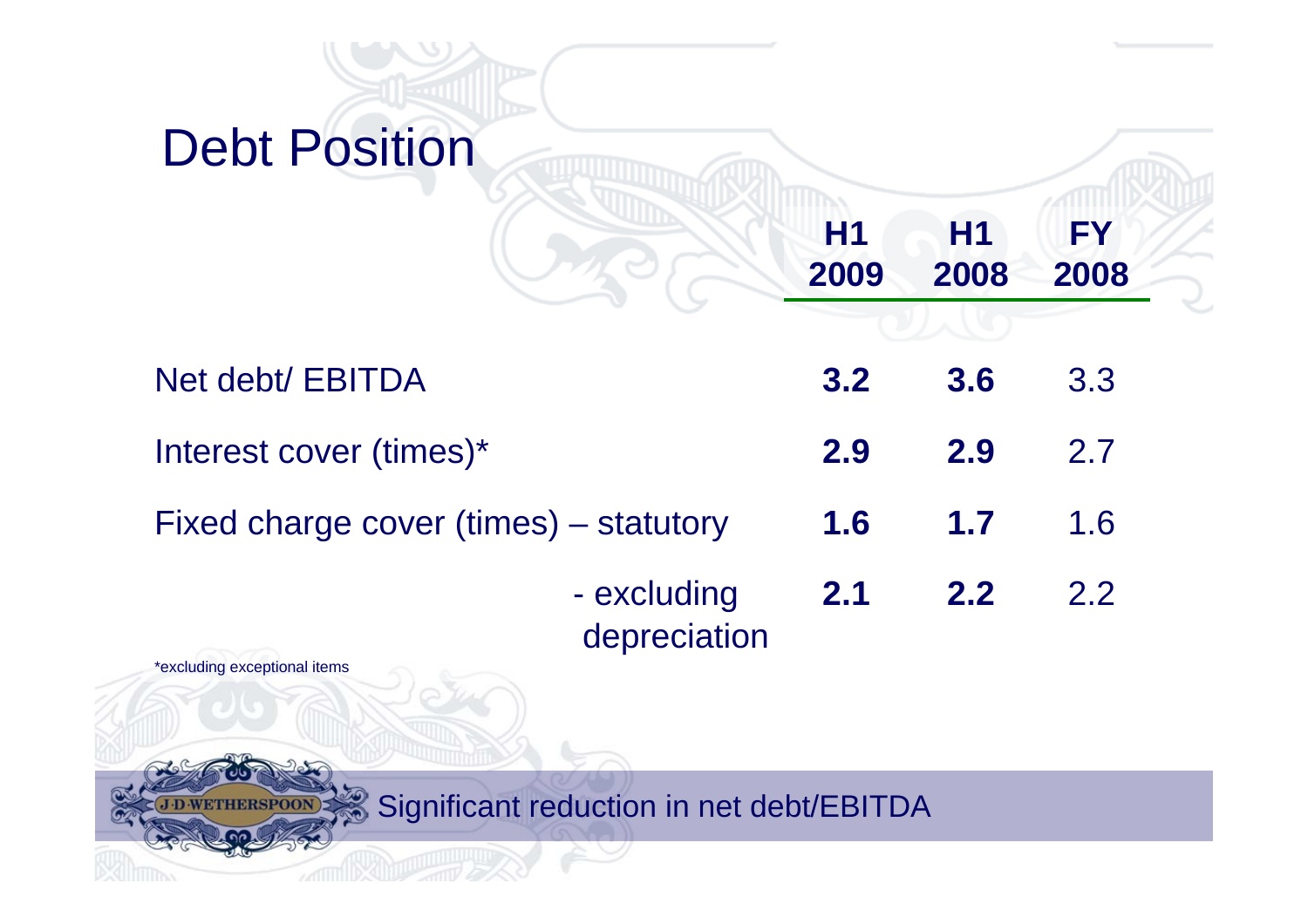

| <b>Cash Flow</b>                       |                |           |           |
|----------------------------------------|----------------|-----------|-----------|
|                                        | H <sub>1</sub> | <b>H1</b> | <b>FY</b> |
|                                        | 2009           | 2008      | 2008      |
| Cash from operations                   | 78,741         | 55,617    | 134,369   |
| <b>Interest</b>                        | (20, 624)      | (23, 653) | (29, 220) |
| Tax                                    | (10, 077)      | (8, 974)  | (17, 974) |
| Investment in existing pubs            | (4,839)        | (6, 229)  | (12, 323) |
| Investment in own shares (SIP)         | (4,036)        | (671)     | (3, 181)  |
| Free cash flow                         | 39,165         | 16,090    | 71,671    |
| <b>Dividends</b>                       | (10, 439)      | (11, 240) | (17, 380) |
| <b>Disposal proceeds</b>               |                | 646       | 793       |
| Investments in new pubs                | (23, 907)      | (28, 681) | (48, 559) |
| <b>Finance Lease</b>                   | (474)          | (230)     | (739)     |
| Cash flow before share capital changes | 4,345          | (23, 415) | 5,786     |
| Share buybacks                         |                | (5,661)   | (12,031)  |
| <b>Issue of new shares</b>             | 81             | 415       | 461       |
| Movement in net borrowings             | 4,426          | (28, 661) | (5,784)   |
| Free cash flow per share               | 28.2p          | 11.3p     | 50.7p     |
|                                        |                |           |           |



150% increase in free cash flow per share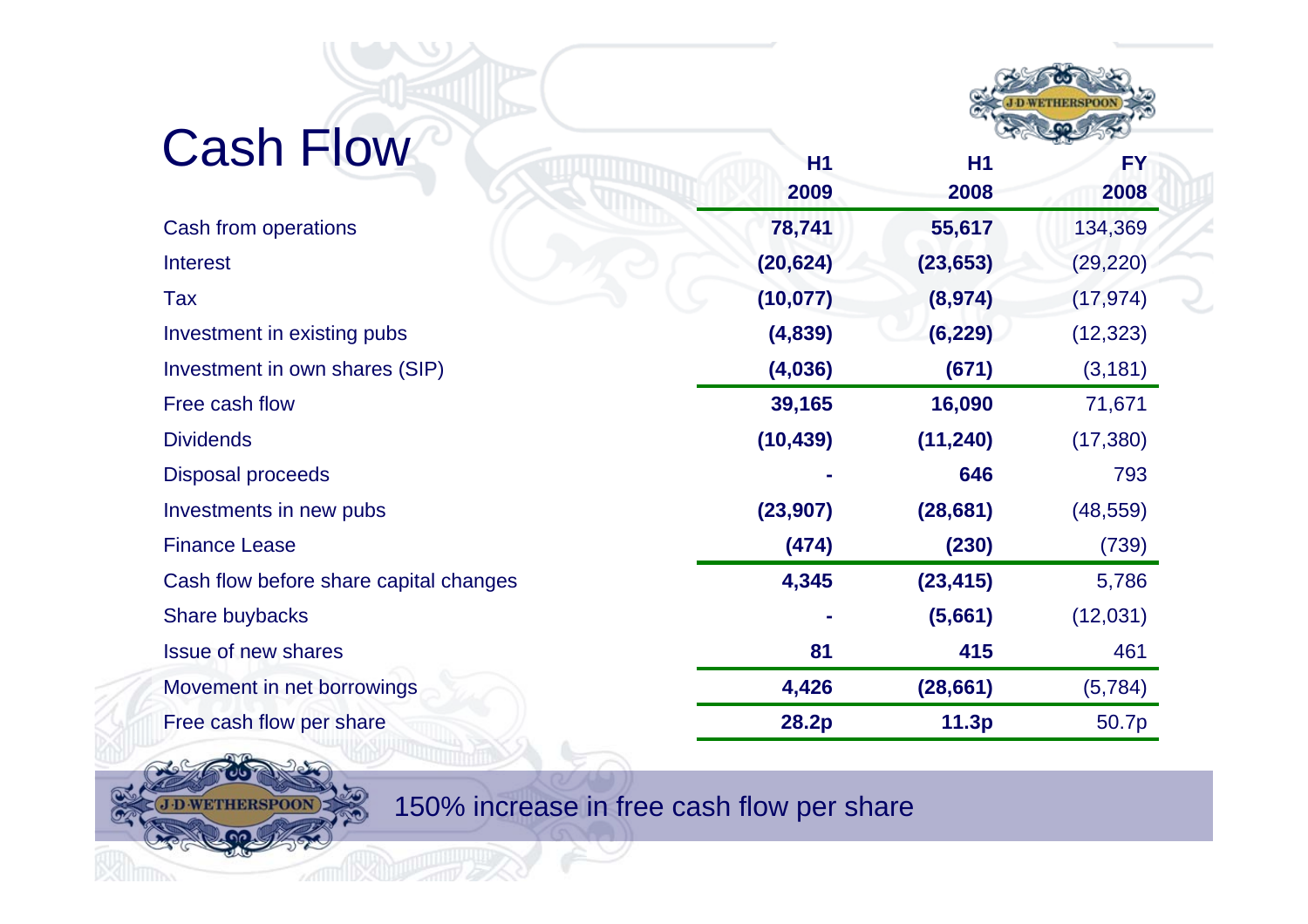#### Banking facilities

- New bilateral of £20m from Abbey Santander
	- Matures December 2010
	- Cost similar to USPP
- US private placement \$140m -£87m
	- Matures September 2009
	- To be repaid out of facilities and free cash flow
- UK banking facility £415m
	- Matures December 2010
	- 10 participating lenders
	- £250m swap expiring in 2014
		- £150m swap until 2009 replaced by new swap until 2016
	- Average interest cost of swaps 5.7%

Total facilities now £542m (including overdraft)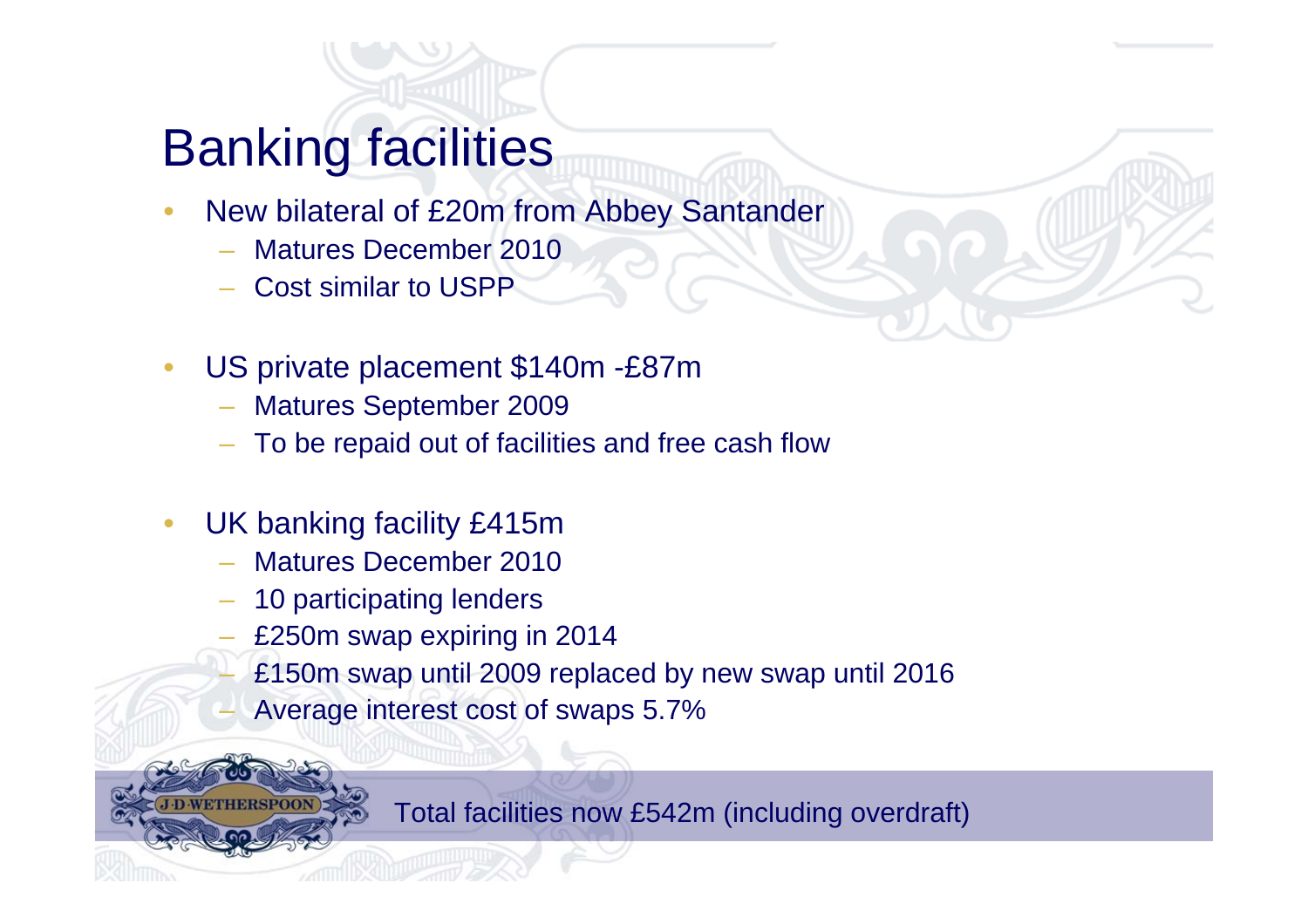Continued Improvement

- Growth of traditional ales
- Over 170 pubs are in the CAMRA Good Beer Guide
- Training awards and diplomas
- Award winning homegrown products

• Energy consumption savings

Ongoing improvements in the business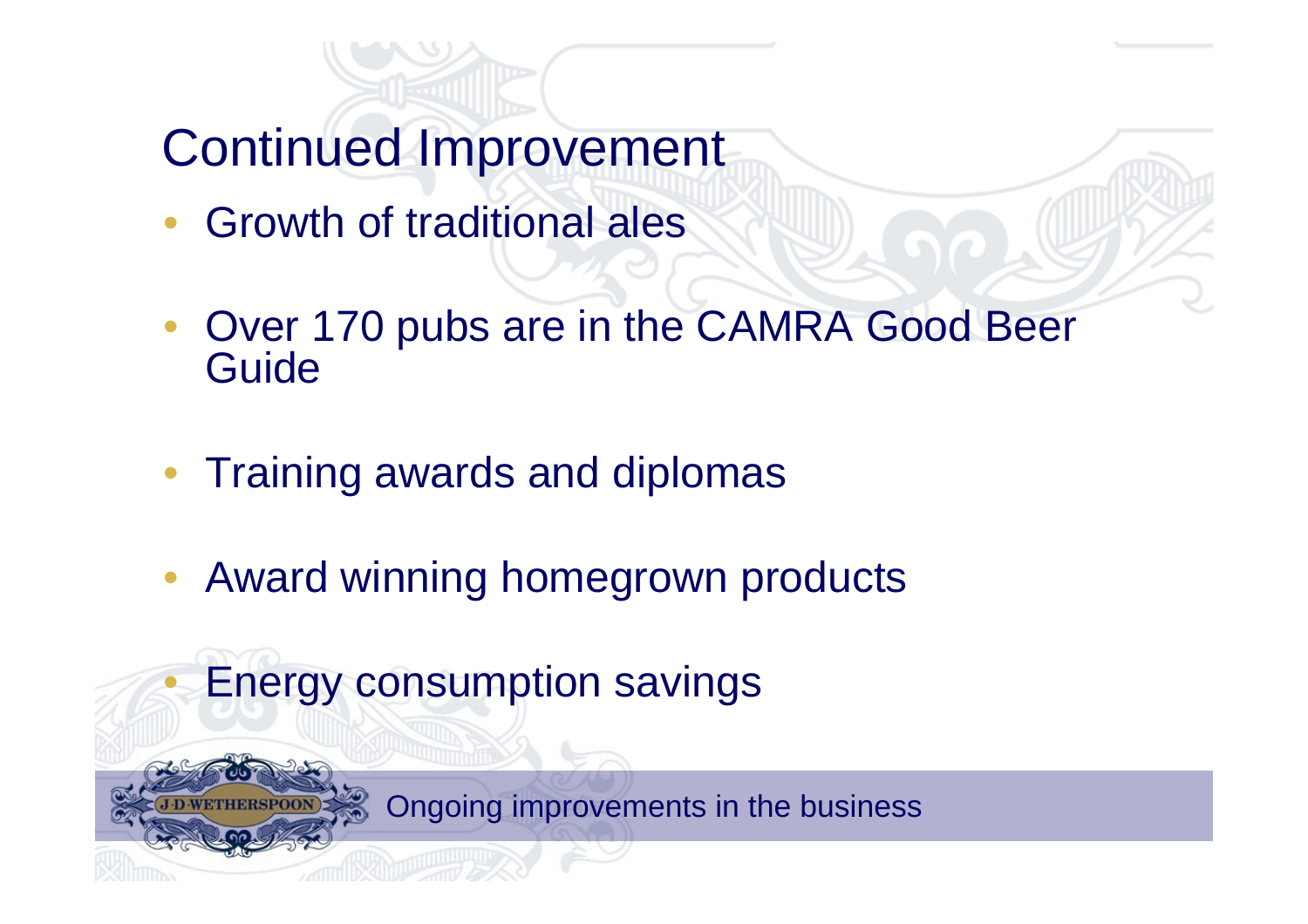### **Property**

- 2008/09 H1 21 new pubs
	- 2007/08 H1 10 new pubs
- 2008/09 FY c35 planned
- More favourable property market
- Currently 42% freehold
	- Lower average cost of development



Increased opportunities for profitable investment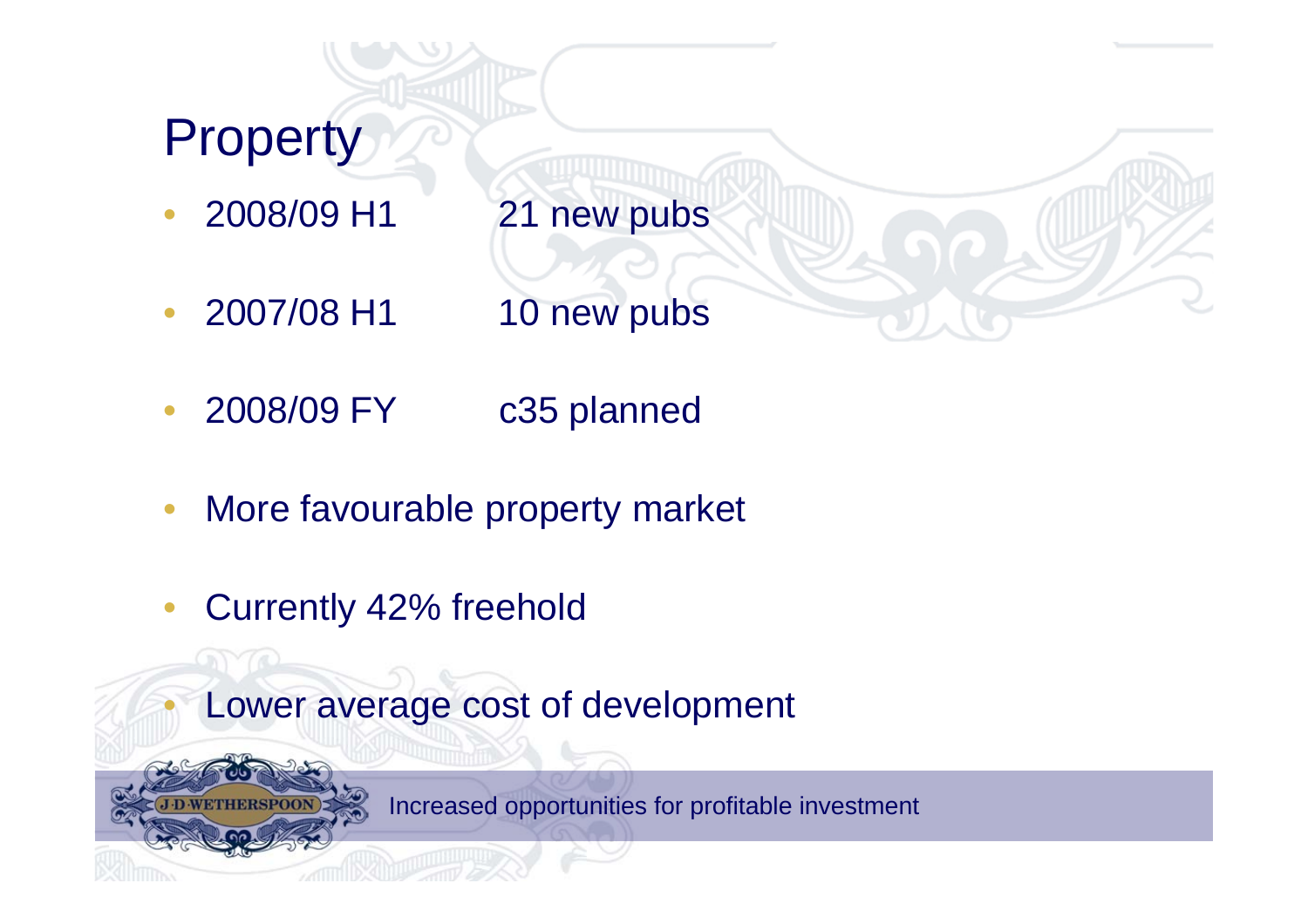### Current Trading and Outlook

- Sales in 6 weeks to 8<sup>th</sup> March 2009.
	- $-$  LFL sales  $+1.9\%$
	- Total sales +5.6%
- Tougher comparatives
- Cost pressures easing but
	- Utility year on year costs higher
	- Labour costs
	- Duty increase expected April 2009
- Economic outlook uncertain
- Opportunities for profitable investment
- Dedicated staff
- **Excellent pubs**



Confident of future prospects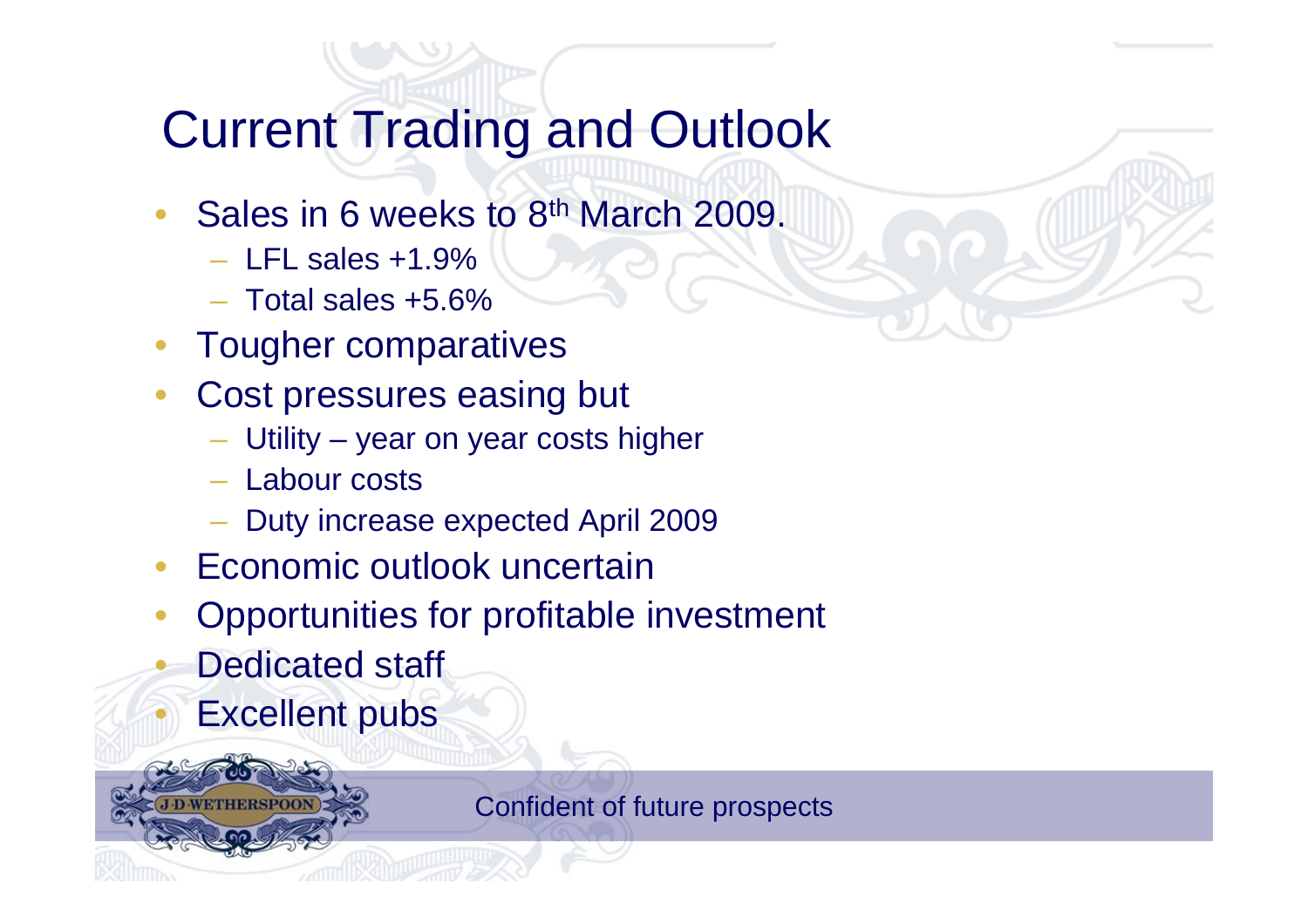#### Appendices

- A 10 Year Financial Graphs
- **B** 10 Year Trends
- C Capital Trends
- D ROC/CROCCE/ROE Calculations
- E Net Debt year on year movement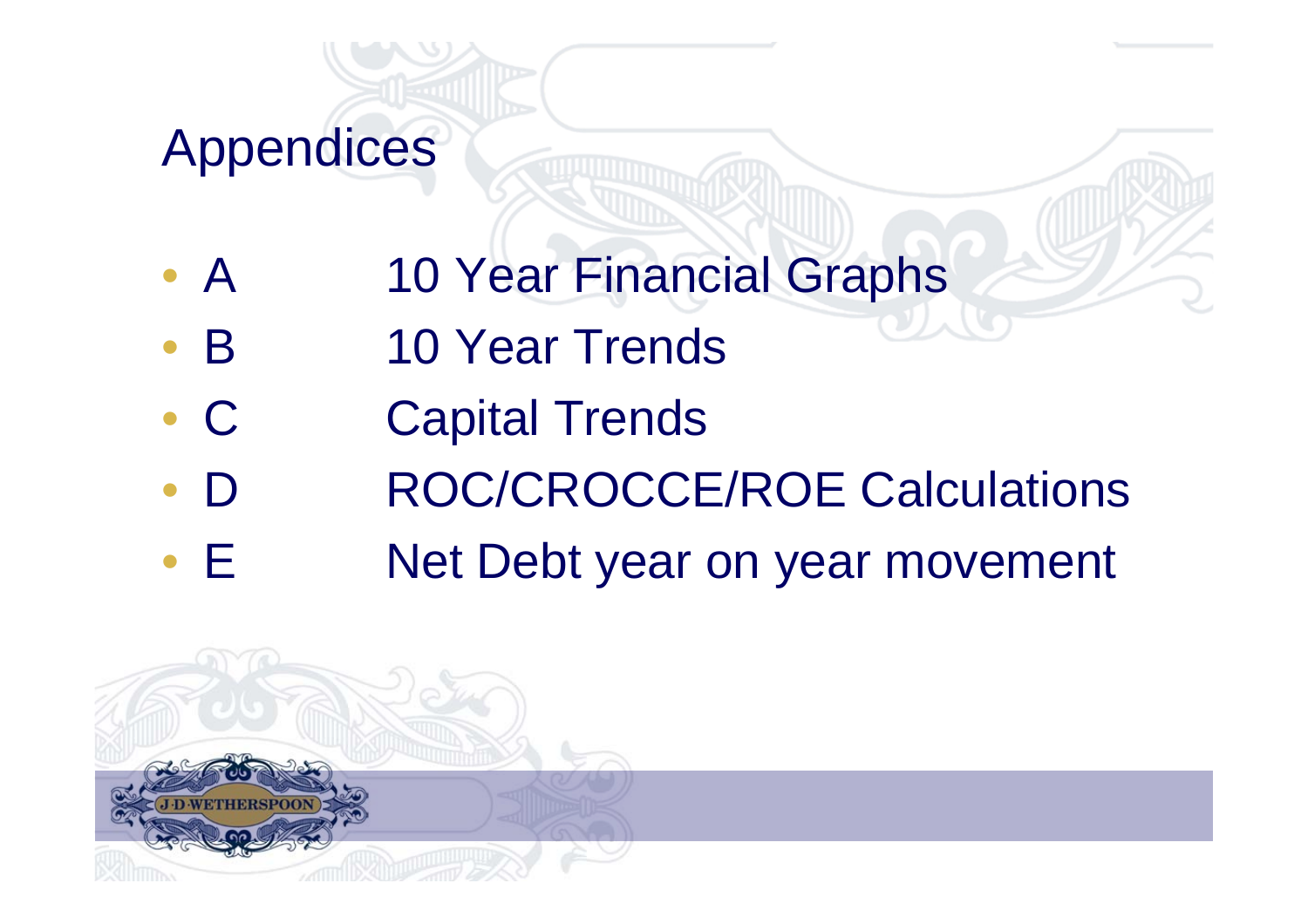#### 10 Year Summary

#### Number of Pubs



**Turnover** 



#### Appendix A

**£000**

Average Sales Per Pub Week (including VAT)



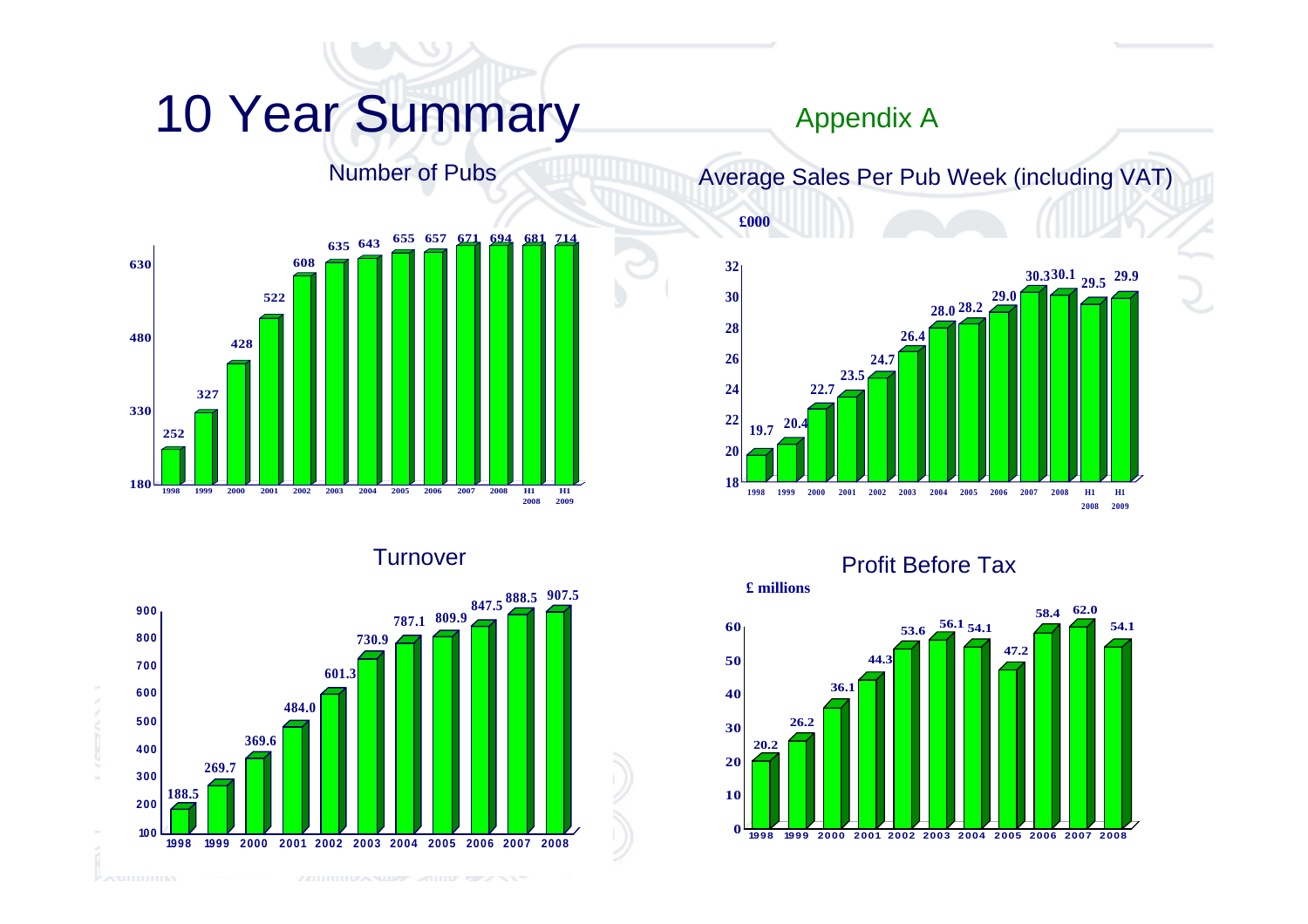# JDW - Financial Trends Appendix B

|                                        |       |       |       |       |       |       |       |       |       |       | H1   |
|----------------------------------------|-------|-------|-------|-------|-------|-------|-------|-------|-------|-------|------|
|                                        | 1999  | 2000  | 2001  | 2002  | 2003  | 2004  | 2005  | 2006  | 2007  | 2008  | 2009 |
| Sales per pub (£000)                   | 904   | 1,004 | 1,040 | 1,093 | 1,169 | 1,239 | 1,246 | 1,283 | 1,354 | 1,333 | 666  |
| EBITDA per pub (£000) (1)              | 188.0 | 203.8 | 205.9 | 207.4 | 201.9 | 204.4 | 195.7 | 205.6 | 219.0 | 206.8 | 96.0 |
| Number of pubs                         | 327   | 428   | 522   | 608   | 635   | 643   | 655   | 657   | 671   | 694   | 714  |
| % freeholds (%)                        | 21    | 32    | 40    | 42    | 42    | 41    | 41    | 41    | 42    | 42    | 42   |
| <b>CROCCE (%) (2)</b>                  | 15.7  | 15.6  | 15.3  | 13.9  | 13.0  | 12.6  | 11.7  | 11.9  | 12.2  | 11.0  | 10.3 |
| Cash return on equity (%) (2)          | 20.9  | 20.3  | 20.1  | 18.8  | 17.1  | 15.8  | 14.4  | 14.7  | 15.5  | 13.6  | 12.2 |
| Free cash flow per share<br>(pence)    | 20.3  | 24.2  | 29.1  | 33.5  | 38.8  | 36.7  | 37.1  | 42.1  | 35.6  | 50.7  | 28.2 |
| Adjusted earnings per share<br>(pence) | 9.4   | 11.8  | 14.2  | 16.6  | 17.0  | 17.7  | 16.9  | 24.1  | 28.1  | 27.6  | 16.0 |

(1) Excluding sale & leaseback (2) See appendix D for calculation

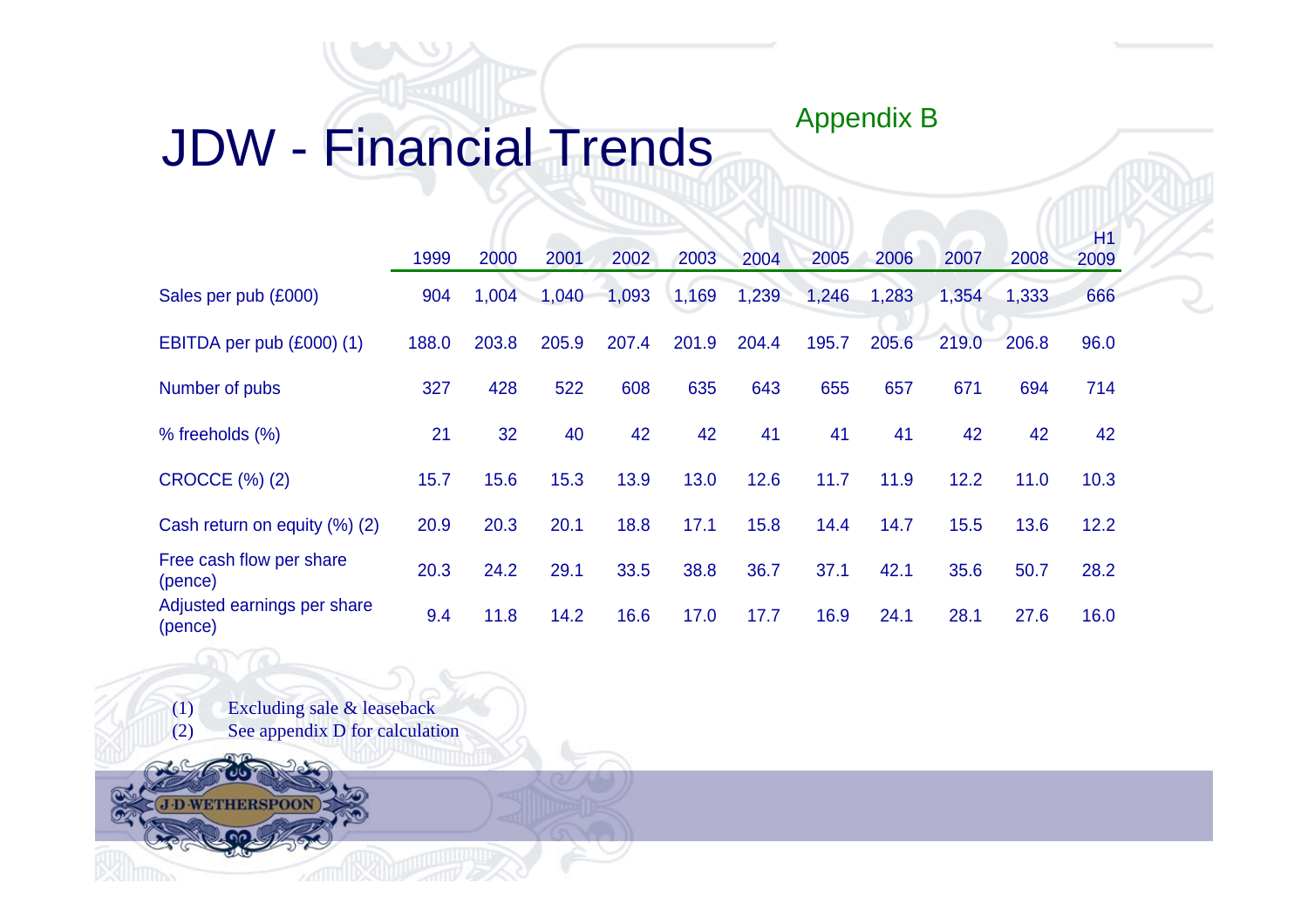# Capital Trends Appendix C

| <b>Financial Year</b>                          | 2001         | 2002   | 2003   | 2004   | 2005   | 2006             | 2007   | 2008   | 2009<br><b>YTD</b> |
|------------------------------------------------|--------------|--------|--------|--------|--------|------------------|--------|--------|--------------------|
|                                                |              |        |        |        |        |                  |        |        |                    |
| Size (sq.ft.) - Openings                       | 3,526        | 3,808  | 3,721  | 4,317  | 4,176  | 3,928            | 3,855  | 3,615  | 3,428              |
| <b>Number of openings</b>                      | 94           | 87     | 45     | 28     | 13     | $\boldsymbol{9}$ | 18     | 23     | 21                 |
| % which are freehold                           | 75           | 53     | 56     | 43     | 54     | 22               | 61     | 57     | 38                 |
| Freehold average cost (£k)                     | 506          | 597    | 511    | 640    | 873    | 625              | 750    | 958    | 869                |
| Average development cost (£k,<br>excluding FH) | 1,178        | 1,262  | 1,317  | 1,431  | 1,401  | 1,301            | 1,520  | 1,498  | 912                |
| Average cost per sq.ft.                        | 334          | 331    | 354    | 331    | 335    | 331              | 394    | 414    | 267                |
| Increase in average cost (%)                   | $\mathbf{2}$ | $-1$   | 7      | $-6$   | 1      | $-1$             | 19     | 5      | $-36$              |
| <b>Population within 2 miles</b>               | 70,000       | 70,000 | 73,000 | 51,000 | 64,000 | 59,000           | 45,000 | 50,000 | 50,519             |
| Pub openings with external drinking (%)        | 62           | 46     | 51     | 54     | 62     | 44               | $100*$ | $89*$  | $60*$              |

**\* Excluding Airport Sites**

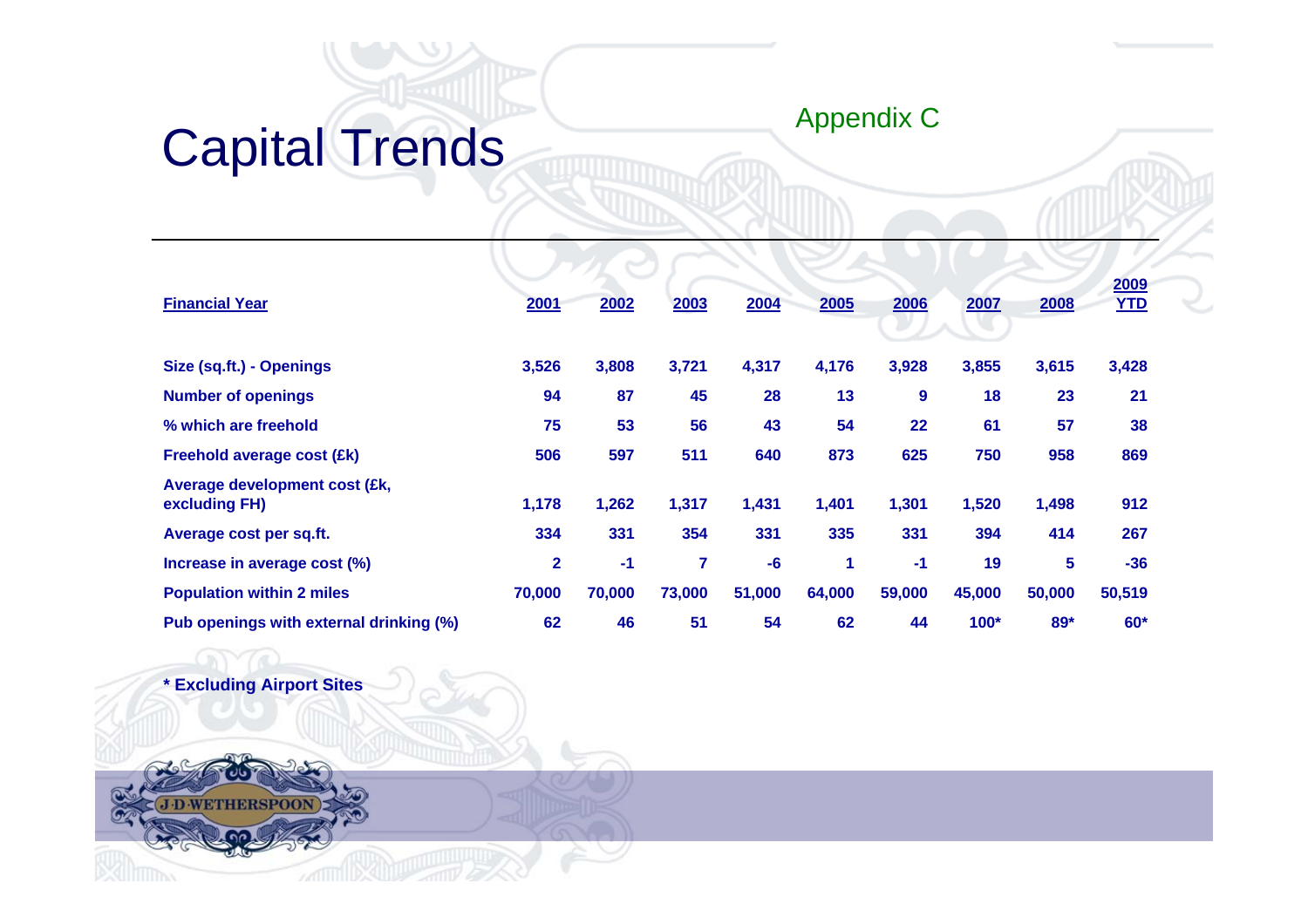## ROC/CROCCE/ROE

|                            |                            | <b>H1</b> | <b>H1</b> |
|----------------------------|----------------------------|-----------|-----------|
|                            |                            | 2009      | 2008      |
|                            |                            | £000      | £000      |
| <b>Profit after tax</b>    | (a)                        | 17,348    | 18,340    |
| Add: interest              | (b)                        | 16,716    | 15,949    |
| <b>Profit pre-interest</b> | $\left( \mathrm{c}\right)$ | 34,064    | 34,289    |
| Add: deferred tax          |                            | (647)     | 219       |
| <b>Depreciation</b>        |                            | 22,191    | 22,994    |
| <b>Cash return</b>         | (d)                        | 55,608    | 57,502    |

Appendix D1

| • P&L return on capital $[(c)/average(q)]$          | 10.5% | 10.7% |
|-----------------------------------------------------|-------|-------|
| $\cdot$ CROCCE $[(d)/average(h)]$                   | 10.3% | 11.2% |
| • P&L return on equity [(a)/average (e)]            | 16.7% | 19.2% |
| • Cash return on equity $[(d)-(b)/average (h)-(f)]$ | 12.2% | 14.4% |
|                                                     |       |       |

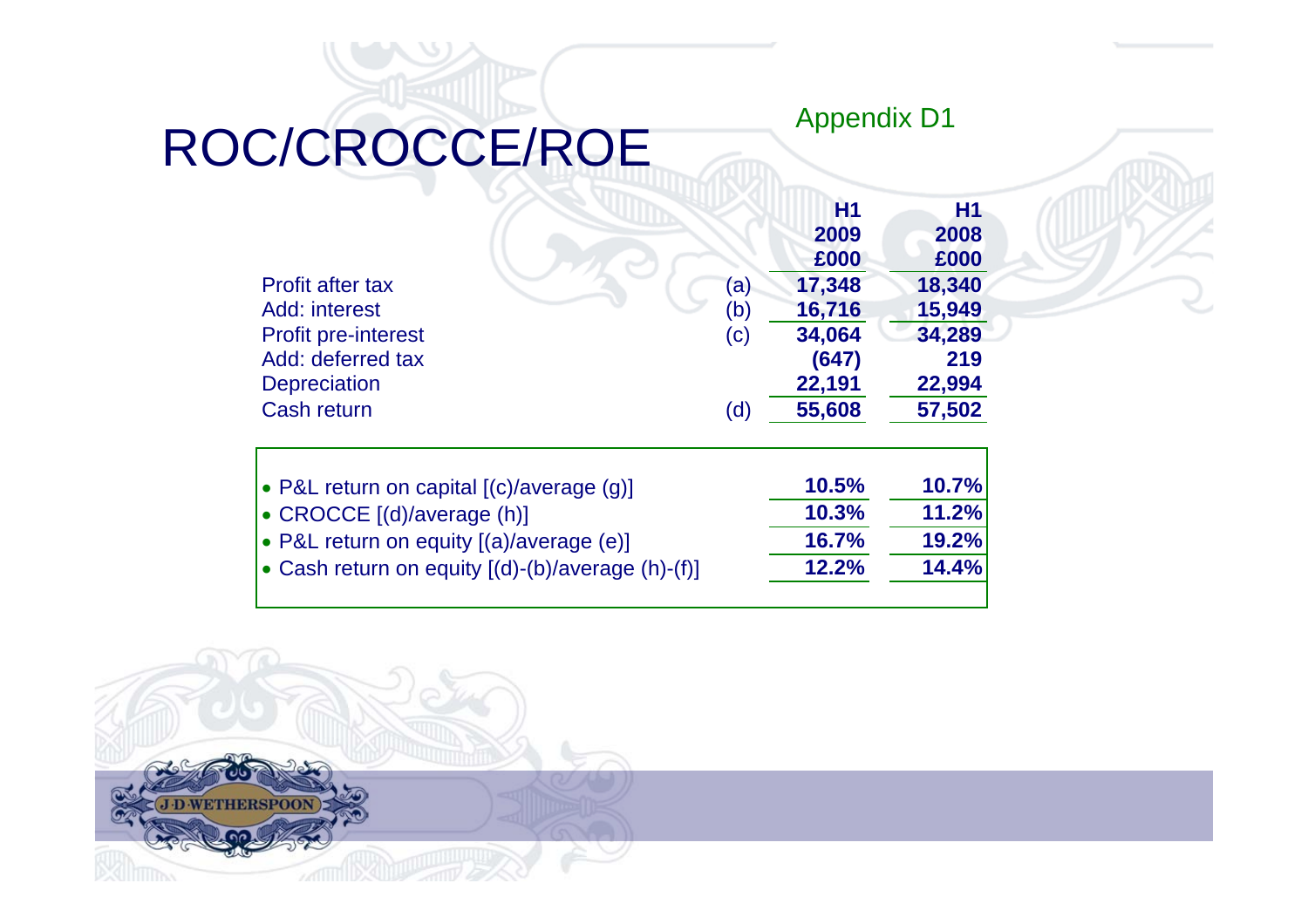#### Appendix D2

## ROC/CROCCE/ROE

|                                     |     | Η1        | FY        |
|-------------------------------------|-----|-----------|-----------|
|                                     |     | 2009      | 2008      |
|                                     |     | £000      | £000      |
| Shareholder funds per balance sheet |     | 147,051   | 180,547   |
| Add: cum losses on disposal         |     | 17,747    | 13,884    |
| : hedging provision                 |     | 54,571    | 856       |
|                                     | (e) | 219,369   | 195,287   |
| Add: net debt                       | (f) | 437,457   | 442,205   |
| Capital employed                    | (g) | 656,826   | 637,492   |
| Add: deferred tax provision         |     | 63,151    | 78,648    |
| <b>Cumulative depreciation</b>      |     | 388,621   | 366,429   |
| <b>Less: revaluation reserve</b>    |     | (16, 798) | (19,681)  |
| Cash capital employed               | (h) | 1,091,800 | 1,062,888 |